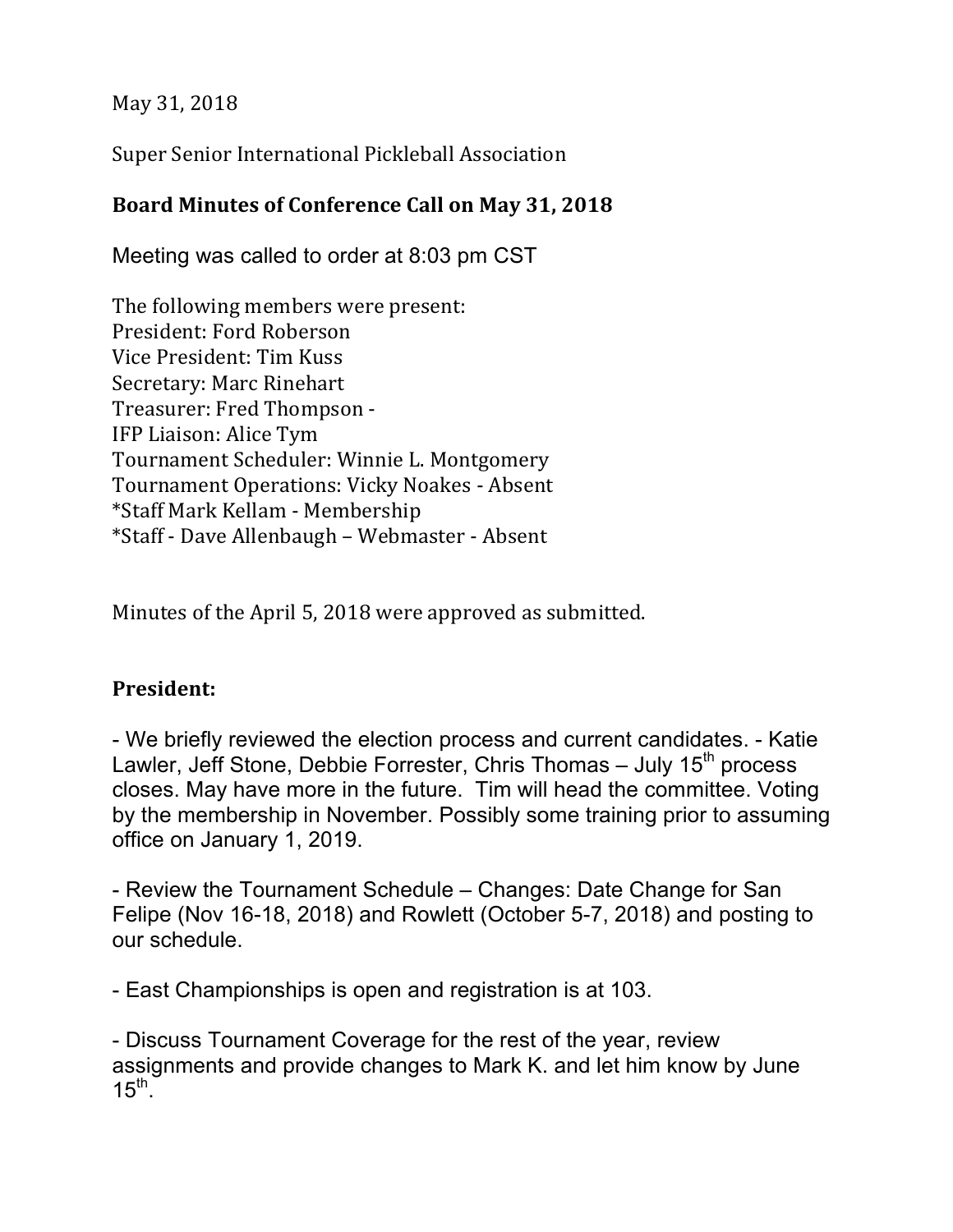- Banner and Pin distribution system - ideas/suggestions. Fred has been working pins and Ford does the banners. Alice can take pins to many tournaments. Let Fred know how many pins needed for his tournament. Like to have pins driven or hand carried instead of mailed.

- National's changes - general effect – it is not in the SSIPA format however, we just need to be careful not to individually voice our opinion on behalf of the Board or have it appear that way.

- European SSIPA Summit – Alice and Ford to Italy and Ford is doing the operations for the Open. Thursday before the Bainbridge cup on 19 July possible in the evening.

- At some point we need to discuss SSIPA State Representatives and having more people in the field supporting us.

- **Reviewed TD Commitment Forms for 2018 and 2019**
- **Rowlette 10-26-28, 2018**
- Cat Drinkard, Kings Point Sun City, FL March 18-21, 2019
- **San Felipe – 11-16-20, 2018**
- Mark K. will start a draft of a spread sheet with all the information **from Tournament Directors from the Epic Form Builder and** provide to all.

-

#### **Vice President:**

- Update on Colorado Pickleball Open 450 players.
- Been in touch with some to be on the committee for the Nomination.

#### **Secretary:**

- Newsletter going out tomorrow.
- Have over 1350 Facebook followers.

#### **Treasurer:**

- Holiday Classic has not paid yet and Fred and Ford are working it.
- One drive is still an issue and we will make Mark K, the op

#### **IFP Liaison: Alice**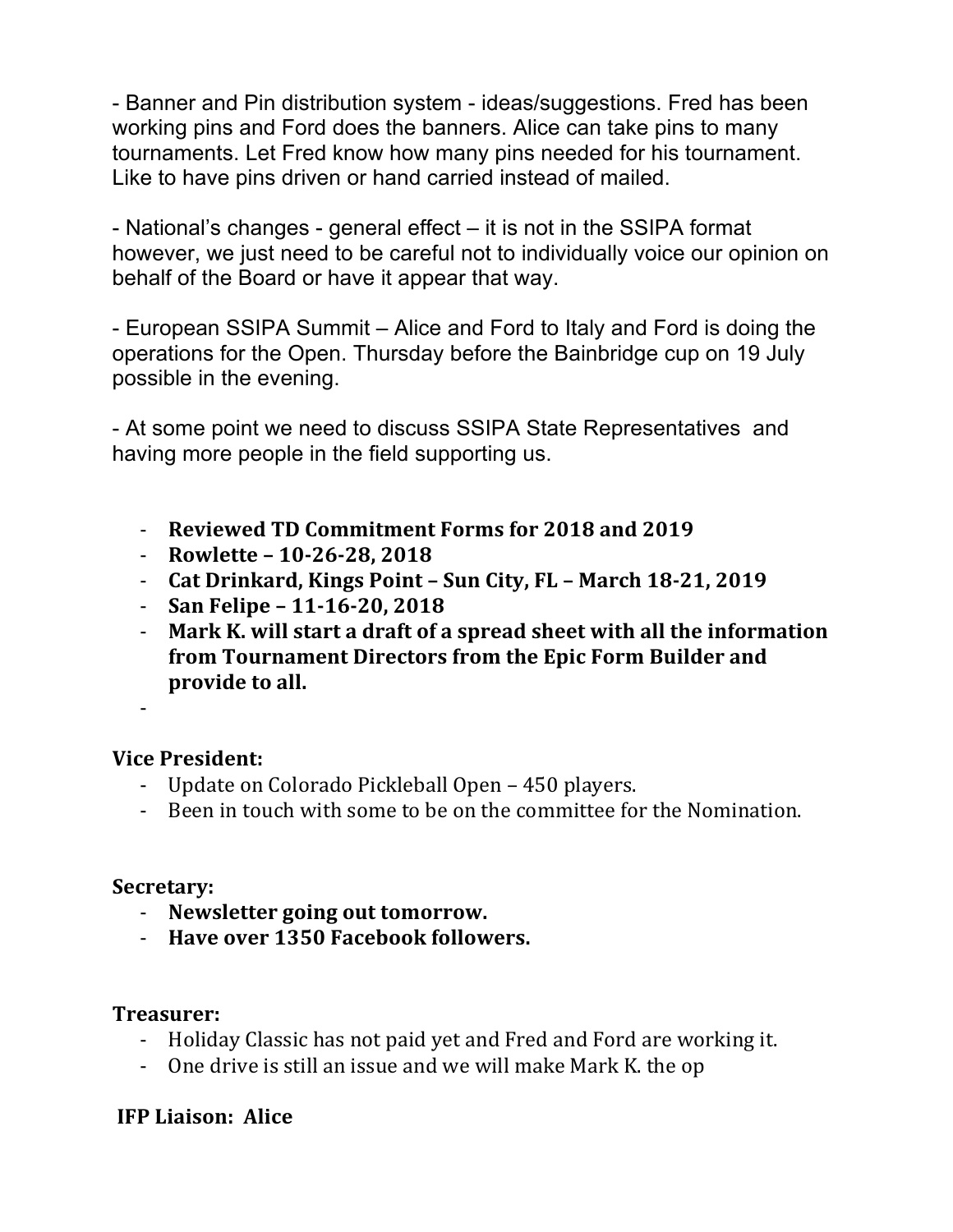- Tres Palapas – do we have a date or month preference and we should let Alice know. Trying to work a Mexico Federation. Good possibility for a 3<sup>rd</sup> Mexico tournament.

- San Felipe – will get the dates squared around.

- IFP – not making much progress.

- Sent the Canadian newsletter and encouraged us to read. Possible western Canada tournament.

- Awards for departing Board – should we recognize all 7 "Founding Board Members" with the same plaque this year.

- Do we need to recognize any company for outstanding support? Ford discussed all the companies that are providing support. Possibly give two or three awards this year with front runners: Gamma, Franklin, Robson Ranch. August 1<sup>st</sup> will be a deadline for making a decision on Board and Company awards. We need to continue the discussion.

## **Tournament Coordinator: Winnie**

- July 18-22, 2019 for Mid-America
- Survey SSIPA Survey Site Suggestions:
- Want Partner Search -
- Want Member List w/info on Ratings
- Want Instructional Section on improving skills, etc. \* (there are many sources for this on other sites like USAPA)
- Publish longer list on Points  $Sys = more than Top 10$

## **Tournament Operations: Vicky**

## **\*Membership – Mark Kellam** –

Membership Numbers 1,330 members as of 5/26/2018

Top states are:

- 1. 280 - Arizona
- 2.  $200 -$  Texas
- $3.114 -$ Colorado
- 4. 114 California
- $5.102 -$ Florida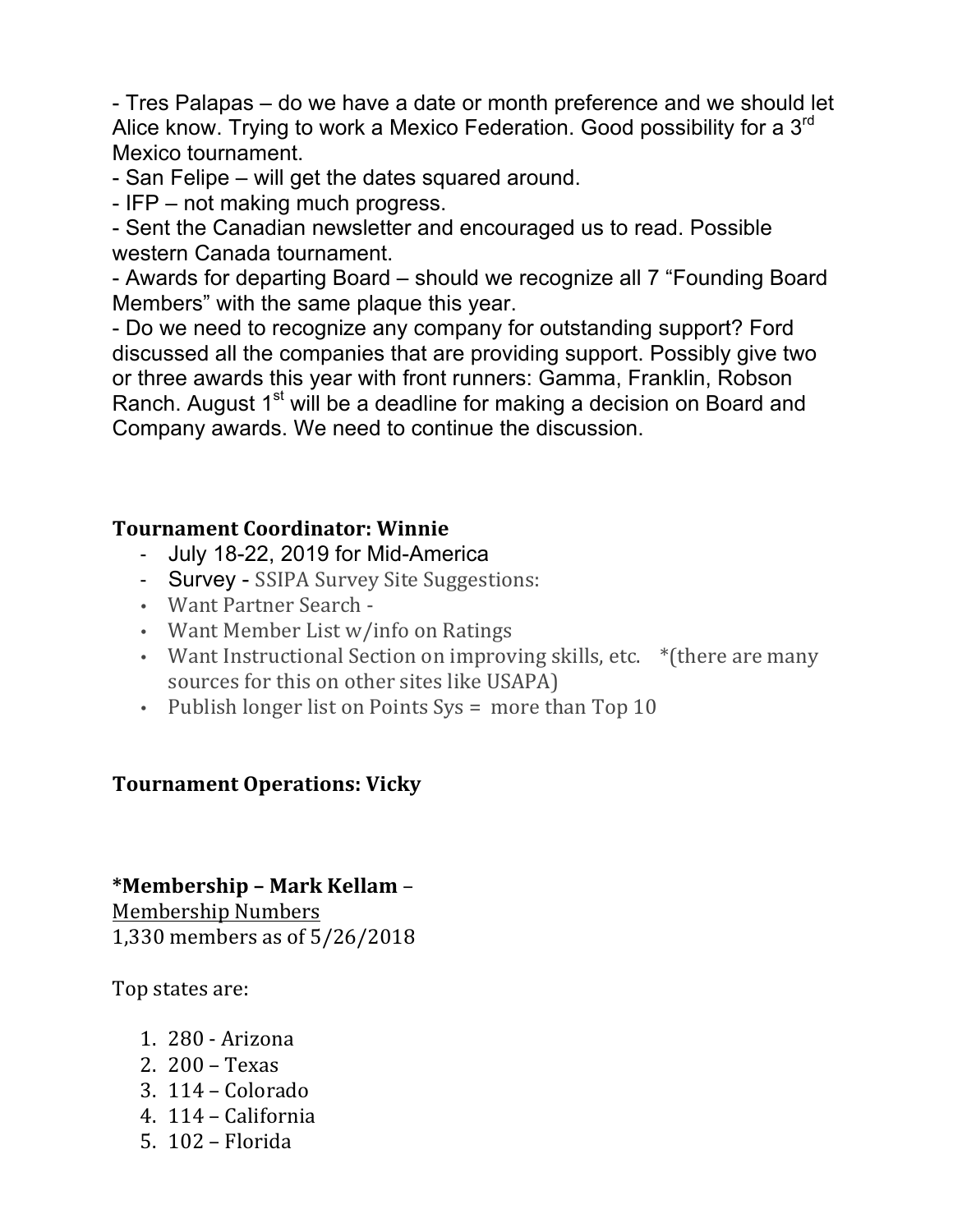MemberLeap – coming down the stretch for going live.

- Last round of testing complete. Resolving two issues. (Privacy settings, records of member levels that have already renewed)
- Currently working on:
	- $\circ$  Verbiage on emails for new members, renewal reminders
	- $\circ$  Creating and validating renewal dates in MemberLeap
	- $\circ$  Implementation plan communication to members with user id's and passwords and tutorial, changing SSIPA website to point to MemberLeap, Newsletters and Surveys
	- $\circ$  Custom reports for board members and TD's (Member lists, etc)
- Go Live dependent on resolution of issues above and my tournament schedule in June, attending 3 tournaments and need to ensure I am available and can get online for any support issues.

Survey Monkey final results - Attached is a pdf with current results. Online results using the link I previously sent you, will be available for 3 more weeks, then will not renew paid service.

# **\*Webmaster - Dave Allenbaugh - Absent - Web Statistics Below** *Website statistics*

| <b>Total Visitors</b> | 2681 |
|-----------------------|------|
| <b>Total Page</b>     |      |
| Visits:               | 8200 |
| Unique                |      |
| <b>Vistors</b>        | 1802 |
| (Visited              |      |
| website only          |      |
| once)                 |      |
|                       |      |

Dates Covered: 4/15 -5/31/ 2018

*Num. of*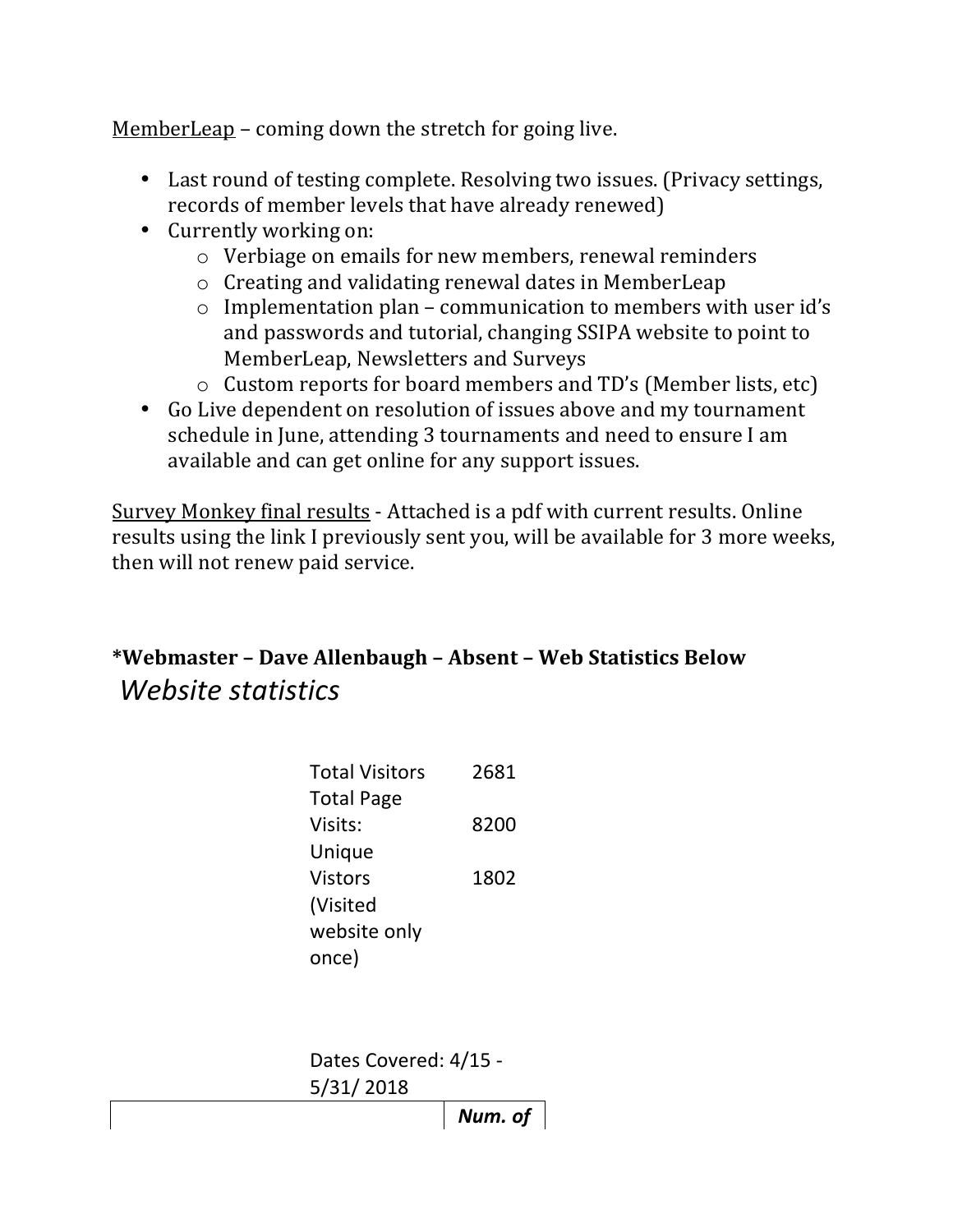| <b>Website Page</b>        | Visits |
|----------------------------|--------|
| Home                       | 2883   |
| 2018 Tournaments           | 1601   |
| <b>SSIPA Point</b>         |        |
| Leaders                    | 589    |
| Membership                 | 475    |
| <b>Application Form</b>    | 324    |
| Newsletter                 | 315    |
| Tournament                 |        |
| Gallery                    | 160    |
| Tournament                 |        |
| <b>Director Guidelines</b> | 145    |
| PayPal Payment             | 143    |
| <b>SSIPA Board</b>         | 107    |
| <b>SSIPA Star</b>          | 75     |
| Membership                 |        |
| Renewal                    | 75     |
| <b>Stars Archive</b>       | 71     |
| <b>FAQ</b>                 | 60     |
| <b>Planning Tool</b>       | 59     |
| <b>Mid America</b>         |        |
| (Gallery)                  | 57     |
| <b>Founder Members</b>     | 52     |
| <b>Contact Us</b>          | 51     |
| <b>SSIPA Board</b>         |        |
| Elections                  | 49     |
| <b>Spring Fling</b>        |        |
| (Gallery)                  | 47     |
| Mid South Reg.             |        |
| (Gallery)                  | 47     |
| <b>SSIPA Documents</b>     | 42     |
| Sun City (Gallery)         | 37     |
| Can AM Super Slam          |        |
| (Gallery)                  | 36     |
| Tournament                 |        |
| <b>Archives</b>            | 31     |
| <b>Bylaws</b>              | 29     |
| Code of Ethics             | 27     |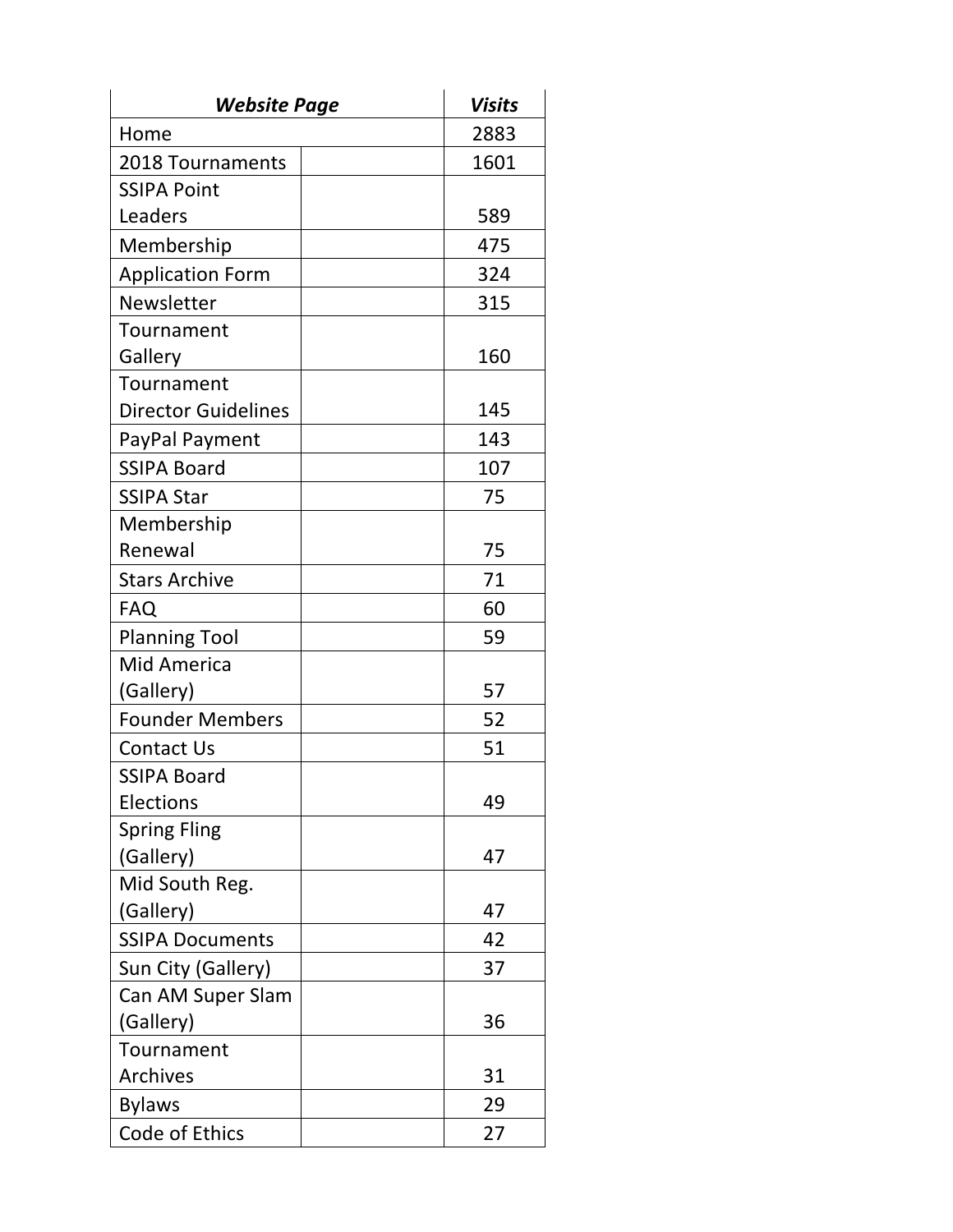| Sunshime Sizzlee        | 26 |
|-------------------------|----|
| <b>SSIPA Financials</b> | 18 |
| <b>TD Commitment</b>    |    |
| Form                    | 18 |
| <b>Fullscreen Page</b>  | 17 |
| 2017 Tournaments        | 14 |
| <b>JW Marriott</b>      |    |
| (Gallery)               | 14 |
| About Us                | 13 |
| Sombrero                |    |
| Showdown                |    |
| (Gallery)               | 13 |

**Unfinished Business - Discussion Items - None**

**New Business - None** 

Meeting was adjourned at 9:18 pm CDT.

The next meeting will be scheduled at a later date by the President.

## SSIPA TREASURER'S REPORT May 27, 2018

| <b>BANK BALANCE LAST REPORT 3-27-18</b> | \$43804.13 |  |
|-----------------------------------------|------------|--|
| <b>EXPENDITURES SINCE LAST REPORT</b>   |            |  |
| <b>MEMBERLEAP</b>                       | \$320.00   |  |
| <b>MAILING</b>                          | \$28.00    |  |
| <b>PRINTING</b>                         | \$53.58    |  |
| <b>EVENT PINS</b>                       | \$1760.00  |  |
| <b>SURVEY MONKEY</b>                    | \$74.00    |  |
| <b>BOARD INSURANCE PREMIUM</b>          | \$1956.00  |  |